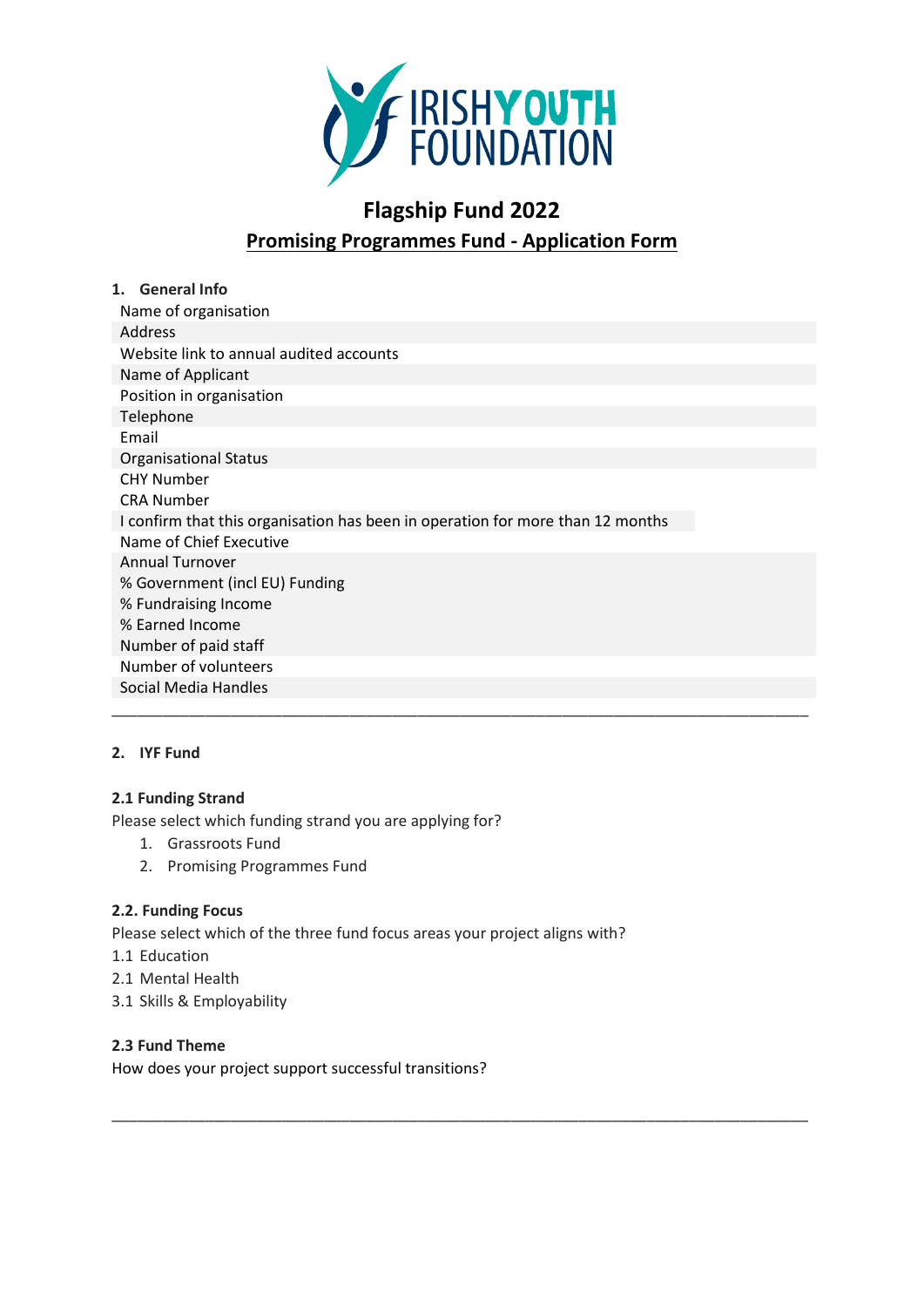

#### **3. Geographic Spread**

- 3.1 Please indicate if your **organisation** operates at a local, county, regional or national level
- 3.2 Please list the county or counties where **the project** to be funded under this proposal will take place. If this is a regional, national or all-Island initiative, please specify in the text box.

\_\_\_\_\_\_\_\_\_\_\_\_\_\_\_\_\_\_\_\_\_\_\_\_\_\_\_\_\_\_\_\_\_\_\_\_\_\_\_\_\_\_\_\_\_\_\_\_\_\_\_\_\_\_\_\_\_\_\_\_\_\_\_\_\_\_\_\_\_\_\_\_\_\_\_\_\_\_\_\_\_\_

#### **4. The Implementing Organisation**

4.1 Describe your **organisation's** purpose and activities (max 100 words)

4.2 Describe the beneficiaries of the work of your **organisation** in 50 words or less and include total numbers reached pa.

4.3 Please describe your organisation's approach to working with young people? What are the key principles underpinning your practice?

4.4 Please select as appropriate:

Your organisation is:

- o Fully Compliant with the Governance Code
- o Partially Compliant with the Governance Code
- o Non-compliant with the Governance Code
- Please confirm that your organisation can make available its financial / audited accounts (Drop down menu – yes/no)
- Your charity prepares financial statements in compliance with the **[Charity SORP](http://www.charitysorp.org/)** (Statement of Recommended Practice under FRS102) and makes them easily available to the public on your website (Drop down menu – yes/no)

\_\_\_\_\_\_\_\_\_\_\_\_\_\_\_\_\_\_\_\_\_\_\_\_\_\_\_\_\_\_\_\_\_\_\_\_\_\_\_\_\_\_\_\_\_\_\_\_\_\_\_\_\_\_\_\_\_\_\_\_\_\_\_\_\_\_\_\_\_\_\_\_\_\_\_\_\_\_\_\_\_\_

#### **5. Project Purpose:**

- 5.1 Please describe the project for which you are seeking funding, and how it works? (max 250 words)
- 5.2 **The Problem**: Please tell us why this project is needed. What is the issue or need that this project aims to address in Ireland? (max 250 words)
- 5.3 **Outcomes:** Please tell us what outcomes you are aiming to achieve with the young people involved? (max 250 words)